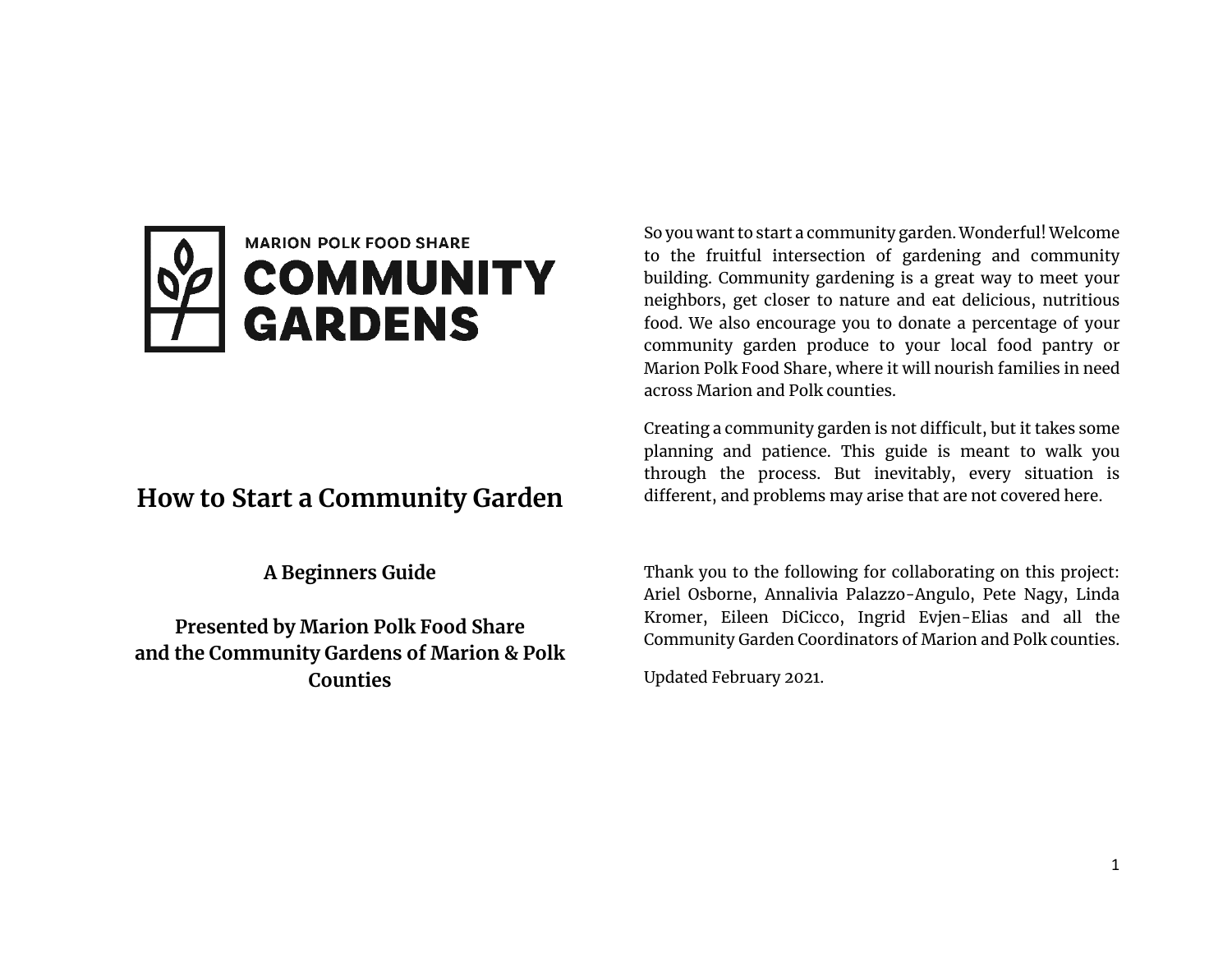### **Table of Contents**

| I.    | What is a Community Garden?                   | 2  |
|-------|-----------------------------------------------|----|
| Н.    | Needs Assessment                              | 3  |
| III.  | Selecting a Site                              | 4  |
| IV.   | The Red Tape: Navigating Bureaucracies        | 5  |
| V.    | Insurance                                     | 7  |
| VI.   | Access to Water                               | 8  |
| VII.  | Who Will Garden the Garden?                   | 10 |
| VIII. | Breaking Ground, Building Soil                | 11 |
| IX.   | What Should Our Garden Grow?                  | 12 |
| Х.    | Atmosphere, Aesthetics, and Sharing Space     | 13 |
| XI.   | Rules and Regulations: Organizing the Garden  | 15 |
| XII.  | Common Community Garden Challenges            | 16 |
| XIII. | Sustaining Your Garden Into the Future        | 17 |
| XIV.  | Share the Surplus                             | 17 |
| XV.   | Food Share Community Gardens Program Services | 18 |
| XVI.  | <b>Resources for Gardeners</b>                | 19 |

## **1. What exactly** *is* **a community garden?**

There is no "official" definition of a community garden. We like to think about it as a garden where both food and community are grown side by side. The typical set up of a community garden is an area of land divided into plots – one for each gardener or family. Tools, compost, and seating areas are shared by all members. Number and size of the plots vary depending on the size of the land available and the gardeners involved. We have seen community gardens with anywhere from 8 to 80 plots, and plot sizes from a standard  $\mu$ ' x 6' raised bed, to a large 20' x 20' field plot, to beautiful, permaculture-inspired assortments of shapes and sizes. Sometimes, community gardens have no demarcation or individual plots at all, and are communally run. This works especially well with a smaller garden, but can certainly be orchestrated on a larger scale. These gardens emphasize the community aspect even more so, as the entire garden is worked as "the commons."

*School Gardens* also may be considered community gardens, but are generally cared for by students from a school or youth program. However, in some instances, community gardens (described above) flourish on school properties and serve as great ways to connect a school with its local community.

*Peace Gardens* are gardens with a particular social purpose behind them. In Salem, we have Northgate Forgiveness and Peace Garden, founded as a community healing project after the shooting of a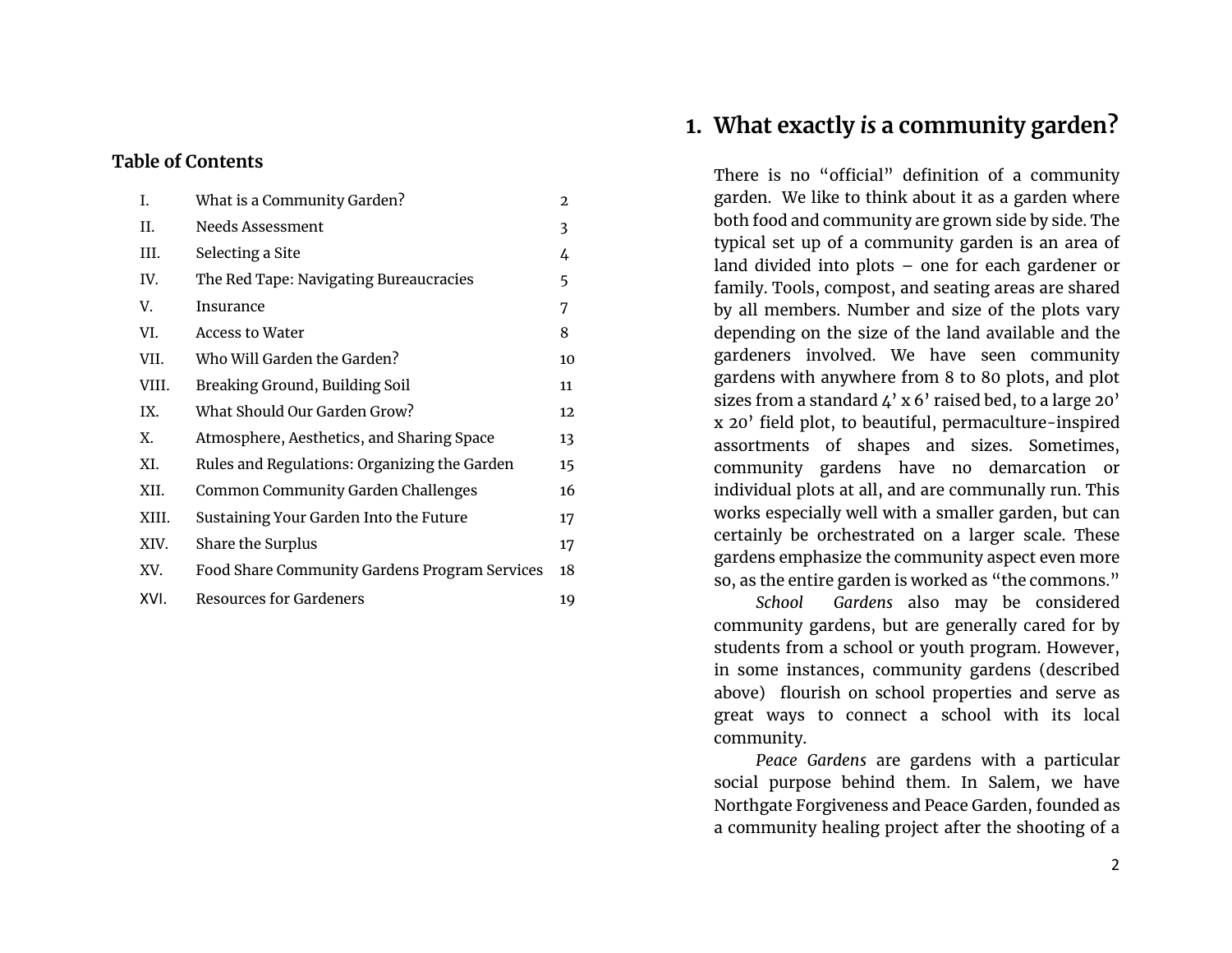teen in a local public park. Other examples include gardens as symbolic protest and "Victory Gardens," modeled after the World War II era phenomenon.

*Demonstration Gardens* can be community run, but the goals are different. The central goal of a demonstration garden is to educate and demonstrate particular techniques, design or plants. This requires more coordination and expertise, but can be a great way to reach out to your neighbors. A section of a community garden may be set aside as a demonstration site.

*Food Bank/Homeless Gardens* are gardens where all the produce goes to food pantries or to families in need. Gardeners may be volunteer church or community members, individuals who are homeless or in need of food, or employees of nonprofit organizations. Typically, the goal of these gardens is to grow food for those who need it most in our community, and re-enforce the notion that *all* people deserve healthy, locally grown food. Any community garden can contribute produce to your local pantry or to Marion Polk Food Share.

# **2. Needs assessment: Does your community need a garden?**

Before jumping headlong into your garden endeavors, we recommend thinking about the need for a garden in the first place. There is no point to starting a project if its chances of success are low. Also we should always listen to our communities

before we act. Understand, evaluate, then act. Here are some questions to consider:

- 1. Does the neighborhood already have community gardens? If so, were they full last season? Was there demand for more plots?
- 2. Would your time be better spent revitalizing and coordinating an existing garden as opposed to "reinventing the wheel?"
- 3. Is the neighborhood and local government friendly to such projects, or is it likely to face opposition? By no means should you give up if facing opposition, just prepare!
- 4. What is the gardening skill level and interest in your neighborhood? Are folks already gardening a lot? Do they have access to land (yards or no yards)? Do they come from agricultural backgrounds? If skill level is low, think about what resources you can provide to novice gardeners.
- 5. Do you and your neighbors share the same language? Cultural background? If not, collaborate with those of different backgrounds and work with a translator.
- 6. Is your neighborhood relatively food secure, or are a lot of people struggling to feed themselves? Consider sliding scale or free plots, and donating surplus to a local pantry.
- 7. Do most people in your neighborhood work full time? Are they retired? Do they have kids? This will affect the design and scale of your garden.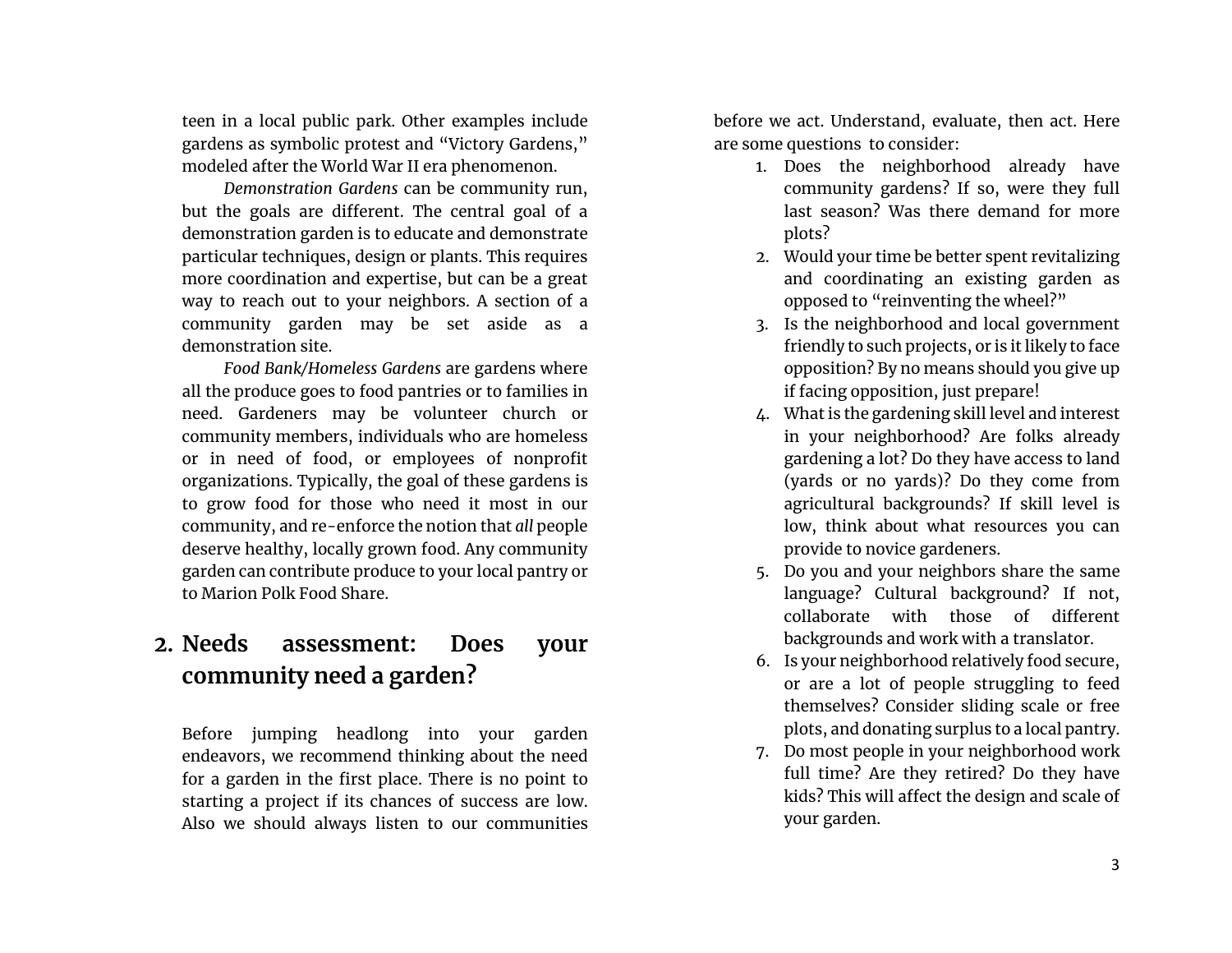8. Have neighbors expressed interest in a community garden? When you run the idea by them, how do they react? Do they know what a community garden is?

All these questions will help you determine not only if your neighborhood needs a community garden, but also what this garden should look like and how it should operate. Now let's get to the details…

# **3. Selecting a Site**

To get started, you first need to identify where the community garden will be. I recommend going about this in the following fashion: 1) Identify potential sites. 2) List pros and cons of each. 3) List your favorite to your last resort, and 4) Pursue each site down the list, until one works out.

**Public versus private land**: There are advantages and disadvantages to using different kinds of land. Consider the chart on the opposing page.

• *Identifying sites*: Walk around your neighborhood and observe the land. Where are the empty or abandoned lots? Does your local city park or school have a sunny, relatively empty space? Consider both public and private property: both are doable. The ideal site depends on your priorities for the garden and your neighborhood, but consider the following when looking at a piece of land:

• *Realistic Land Usage*: How hard will it be to gain access to the land? Is the landowner an avid gardener with no plans to develop their property, or are you eyeing the front of City Hall on Main Street? We certainly don't discourage courageous ideas like a City Hall Garden, but bear in mind you may be facing months or more of advocacy and wading through red tape for something like that.

| <b>Type of Land</b>            | Pros                                                                                                     | Cons                                                                                                            |
|--------------------------------|----------------------------------------------------------------------------------------------------------|-----------------------------------------------------------------------------------------------------------------|
| <b>Private Owner</b>           | Less bureaucracy,<br>quicker to<br>establish.<br>Fewer rules<br>(depending on<br>owner).                 | Impermanence;<br>owner may sell or<br>develop.<br>Owner may want<br>gardeners to pay<br>liability<br>insurance. |
| <b>City or County</b>          | May provide free<br>resources (water,<br>leaves, etc.).<br>Permanence,<br>especially if on<br>park land. | More bureaucratic<br>process, longer<br>wait for approval.<br>May impose strict<br>guidelines.                  |
| <b>School or</b><br>University | Labor source<br>readily available.<br>Permanence,<br>especially if<br>supported by<br>course or club.    | Lack of support in<br>summer.<br>Supportive staff<br>might leave<br>school.                                     |

• *Visibility*: Can people see the garden? Is it a high car, bike or pedestrian traffic area? If the garden is highly visible, you will probably have better luck filling it with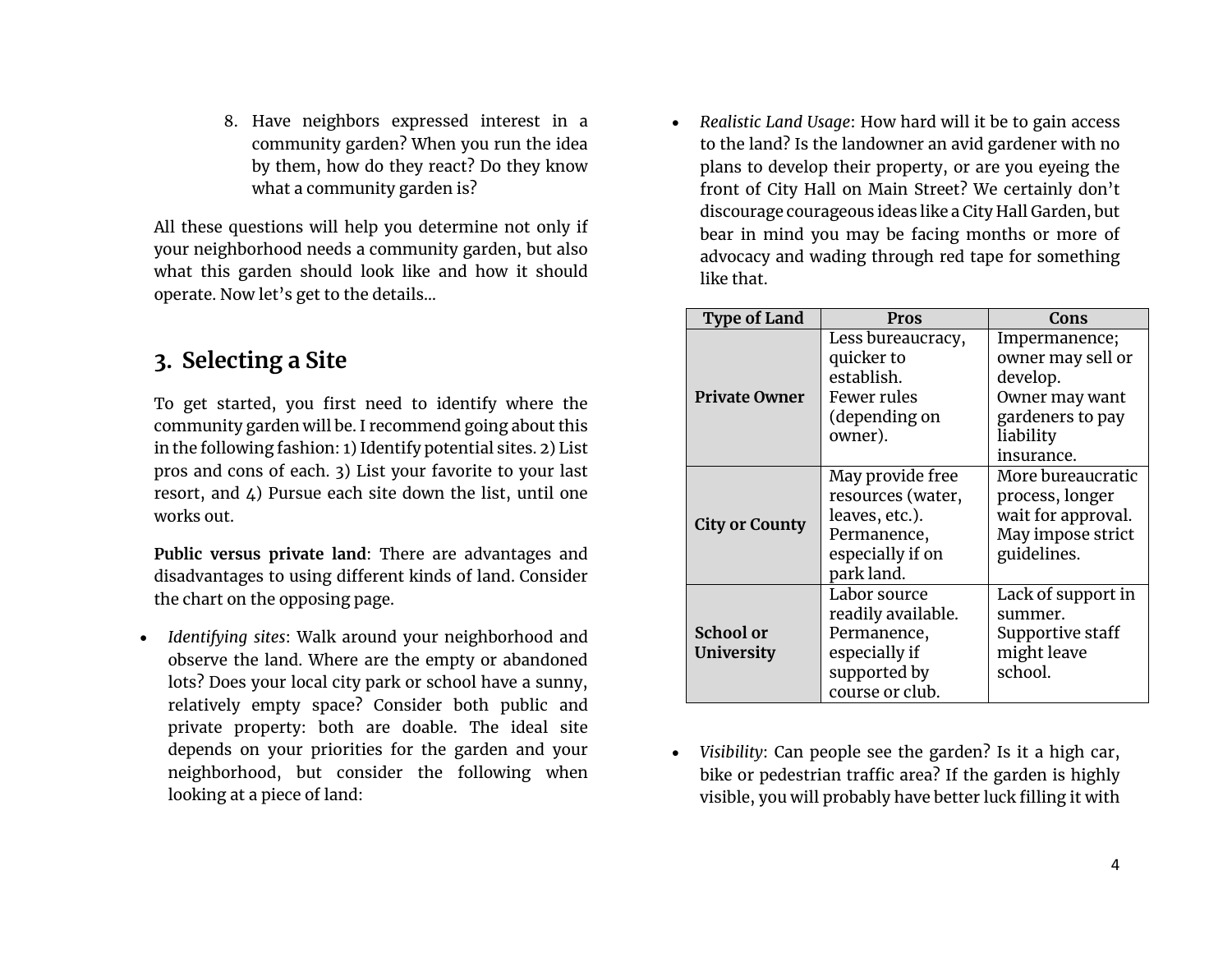gardeners. But you may have more issues with garden vandalism.

- *Neighbors:* Who would be your garden's neighbors, and how might they interact with the garden? Is the area residential, commercial, industrial or rural? Apartments or single family homes? Is there a community center with youth programs next door, or a noisy auto body shop? Are their particular neighbors who might *not* like the garden, or potential partners? We recommend knocking on some doors and running the idea by folks to gauge enthusiasm or disdain for the idea. Naysayers may only need a few free tomatoes to be convinced.
- *Sunlight:* Does the site get ample sun? If large buildings or fences lie to the south of the site, you will want to design the garden accordingly. If the garden site gets little or no sun, it may not be the best site. Full sun is good, but much can still be done with partial shade.
- *Water:* Especially in Oregon, think about flooding. Observe the site after one of our lovely 3-day rains. If the drainage is bad, you will need to incorporate that challenge in to your plan. Using raised beds, building berms or swales, building a rain garden, or constructing a drainage ditch may be potential solutions. Or, maybe this simply isn't the best site. Also consider access to water for watering during our dry season. Is there easy access to ground water? A well? Could you collect rainwater off a nearby roof? See Resources, Section 14.
- *Soil:* What's the ground like? Most likely, it's not ideal vegetable growing soil at this point. It may be rocky, full of clay, cluttered with debris, or maybe even an old

concrete foundation. All these are still workable. But you'll want to prepare for either using raised beds and imported soil or improving your soil with added organic matter. See Resources, Section 14.

• *Existing plants:* If you're lucky, your site might have a fruit tree or two already there. If not, it may be overrun with noxious weeds and Himalayan Blackberry. The more weeds, the more work it'll be to clear room for your bountiful garden.

# **4. Red tape: Navigating bureaucracies**

• *Private Landowners*: When working with private landowners, things are simpler, but more tenuous. It's wonderful that a landowner wants to allow their land to be used for a community building and food-producing project, so be sure to thank them a lot. If they don't garden or participate much in the project, make sure they see the benefits – bring them produce and show them pictures. Sit down with them and come up with guidelines for the garden: how will you select gardeners, how will the garden function, etc. Also be sure to ask about the owners' plans for the land: do they want to sell or develop soon, or do they plan on waiting until retirement, 15 years down the road. The danger of a garden on private land is it *will* end at some point. Ultimately, the purchase of that land was an investment for the owner, and unless they're extremely giving and love gardens, they will want to cash in on it eventually.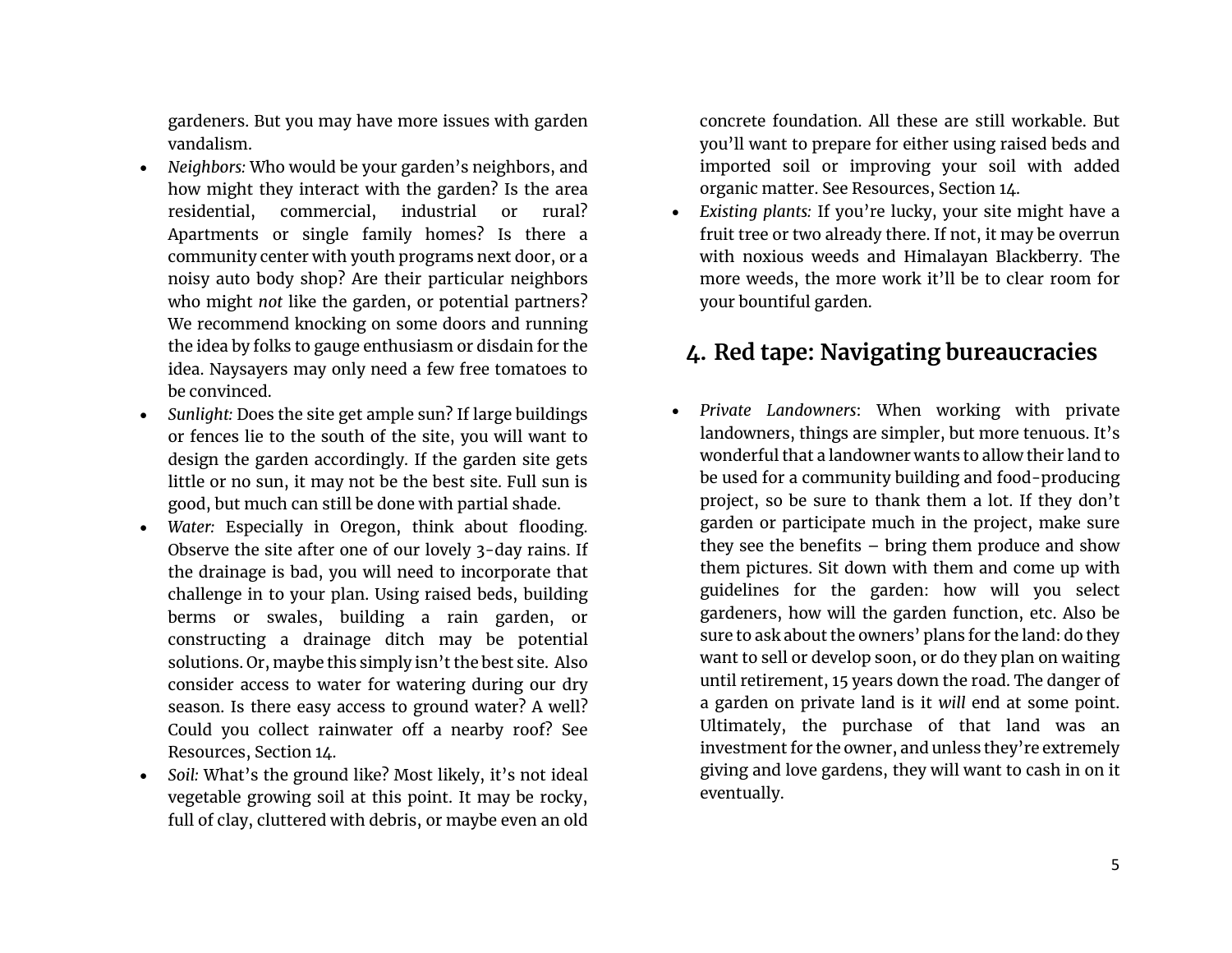*A special note on churches:* While church property also is private, these gardens typically don't face the same challenges as land owned by a private individual. Churches typically see gardens as a great outreach and community service project. They're also easy to start – with minimal bureaucracy, and typically in residential, easy to access neighborhoods.

• *City or County Owned Land:* From our experience, gardens on publicly owned land are the most sustainable. The challenge is getting the final "ok" to break ground (and figuring out *who* can actually give that ok!). Typically, the County Assessor is the place to

ex-garden to take care of. They don't want that. So you need to show that: a) the community wants this, and b) the community will take care of it. See chart on this page for more info.

• *Schools & Colleges:* Starting a garden at a school or college is similar to starting one on city or county land. All the same concerns exist. The most important aspect, though, is getting support from administration. This will make or break your project. In K-12 schools, this is typically a principal; in colleges, a dean. Secondly, facilities have to be on board. These are the folks who mow the grass, maintain the buildings, etc. They will be key in identifying the best place for the garden. Their primary concern will be labor – they don't want the garden to be an extra responsibility for them,

start to figure out who owns a piece of land. Once you have this information, we recommend two things: 1) Test the waters, and 2) Build community buy-in. Test the waters by having conversations with some government officials. Find out if your city or county already supports community gardens on their land and what the process was for establishing those. Chances are, they've been asked before. They will definitely want to see community buy-in  $-$  that is, support from a broad range of businesses, organizations and families. They're thinking, if you move away or burn out, will they have a messy looking

| Group                     | <b>Potential Type of Support</b> |  |
|---------------------------|----------------------------------|--|
| City Councilor            | Political.                       |  |
| Food pantry               | Donation of harvests.            |  |
| <b>Local Businesses</b>   | Sponsorship, supply              |  |
|                           | donations.                       |  |
| <b>Local Churches</b>     | Sponsorship, gardeners,          |  |
|                           | land.                            |  |
| Neighborhood              | Political, fundraising.          |  |
| Association               |                                  |  |
| Neighbors - door to door  | Gardeners, volunteers            |  |
| Nonprofit organizations,  | Organizational support,          |  |
| such as MPFS, HandsOn     | supplies, volunteers.            |  |
| Rotary, other community   | Political, fundraising.          |  |
| development groups        |                                  |  |
| Salem Harvest             | Donation of harvests.            |  |
| Schools                   | Gardeners, volunteers,           |  |
|                           | partnership.                     |  |
| Youth groups, such as Boy | Volunteers, labor for            |  |
| Scouts, YMCA, Boys &      | garden construction.             |  |
| Girls Club                |                                  |  |

so have a plan in place regarding how the garden will be managed and sustained. Which leads us to: teacher buy-in.

If you're starting a garden at an educational institution, we're assuming you want it to be educational. So we need kids in the garden! In K-12, we recommend working with an afterschool program to start a garden club or a science teacher to incorporate gardening into the curriculum. At colleges, we recommend partnering with or starting a student group or collaborating with an academic program or institute interested in the environment,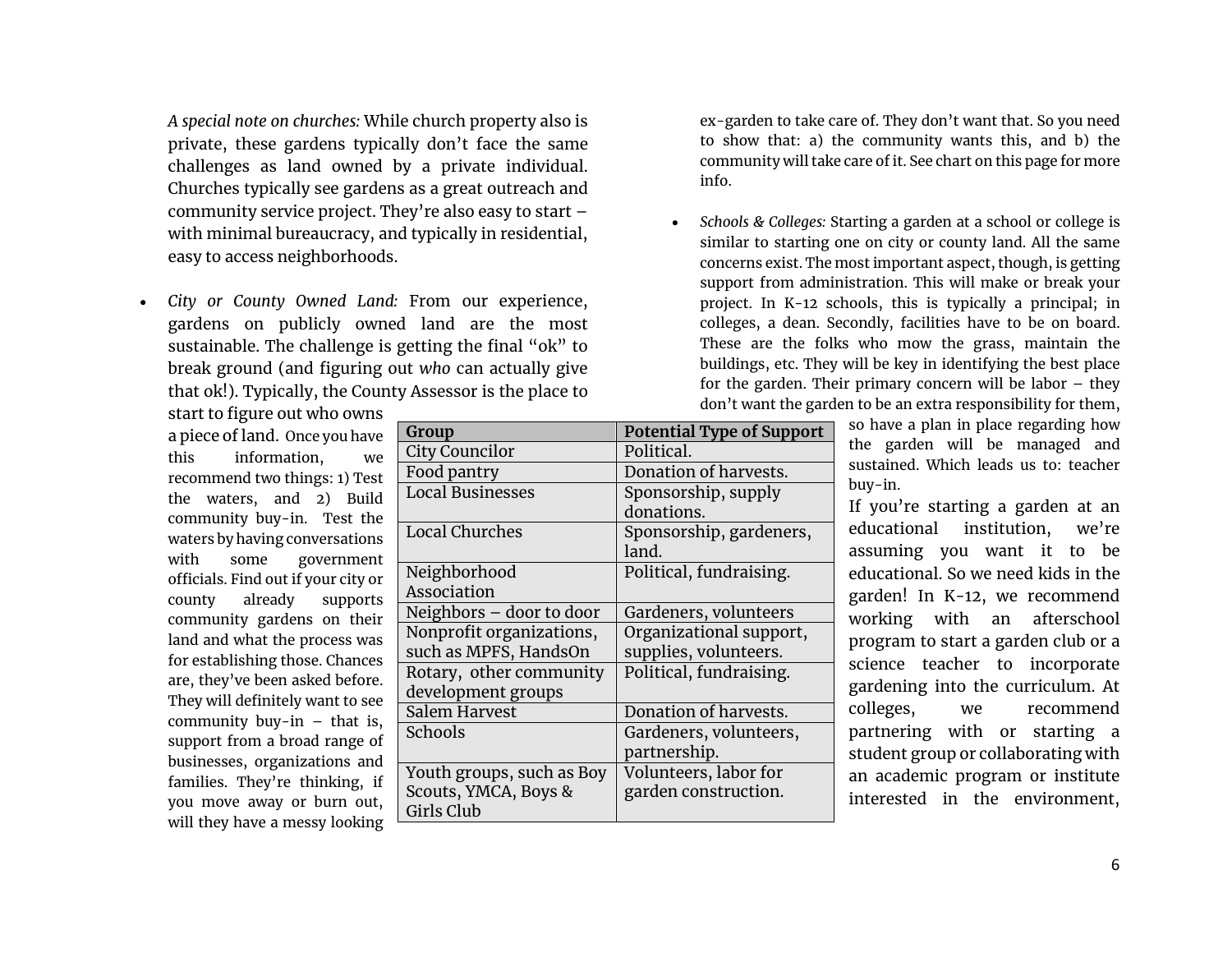horticulture or sustainability. A couple challenges particular to school-based projects:

1) The Summer. It's a sad site when a bountiful school garden rots in the summer months. Think about ways to continue programming into the summer, and allow kids and parents structured, regular access to the garden. Identify which families are invested and not going away for the break, and assign summer garden duties. Or, diversify management of the garden and turn it over to neighborhood community gardeners for the summer.

2) Safety. If your garden combines school children and general members of the community, remember to have adults take background checks and register as volunteers with your local school district. Also make sure you provide adequate supervision from trusted adults while kids are gardening. Be sure the school is aware and on board with how you manage the garden!

# **5. Insurance for Community Gardens**

For some gardens, insurance is never an issue. Gardeners assume they "garden at their own risk" and landowners consider gardening activities in the same way they consider activities already taking place on their land – no additional coverage required. Sometimes, however, insurance is a primary concern for landowners and a major roadblock for community gardens. But it is by no means insurmountable. Basically, this comes down to how much risk a garden landowner is comfortable with. We've seen many different

insurance set-ups for gardens. See below for the most common:

### **1. No additional coverage, waivers**

Many gardens have no additional coverage. The garden is simply covered by whatever existing policy is in place on that piece of land. If a garden is on city property, it's covered the same way a public park is. Church gardens would be covered only by existing church policies, school gardens by school policies, etc. Gardens may elect to have gardeners sign a waiver, essentially saying "garden at your own risk" and "I agree not to sue the landowner if I'm injured in the garden." Ultimately, a waiver is not complete legal protection if a gardener believes the landowner was negligent. In our time working with community gardens, this has never happened, and we've never heard of it happening. Gardeners generally assume community gardening is "at your own risk" and take responsibility for their actions.

### **2. Additional private policy, forming a nonprofit**

This would mean having an insurance policy for only the community garden, or a group of community gardens. In order to take out an insurance policy, the garden would have to form a nonprofit corporation, registered with the State of Oregon. The process is simpler than registering as a  $501(c)$ 3, but is still time consuming and has some associated fees. The garden also must form a board and hold regular board meetings with official positions and minutes. Gardens have utilized Huggins Insurance in Salem for private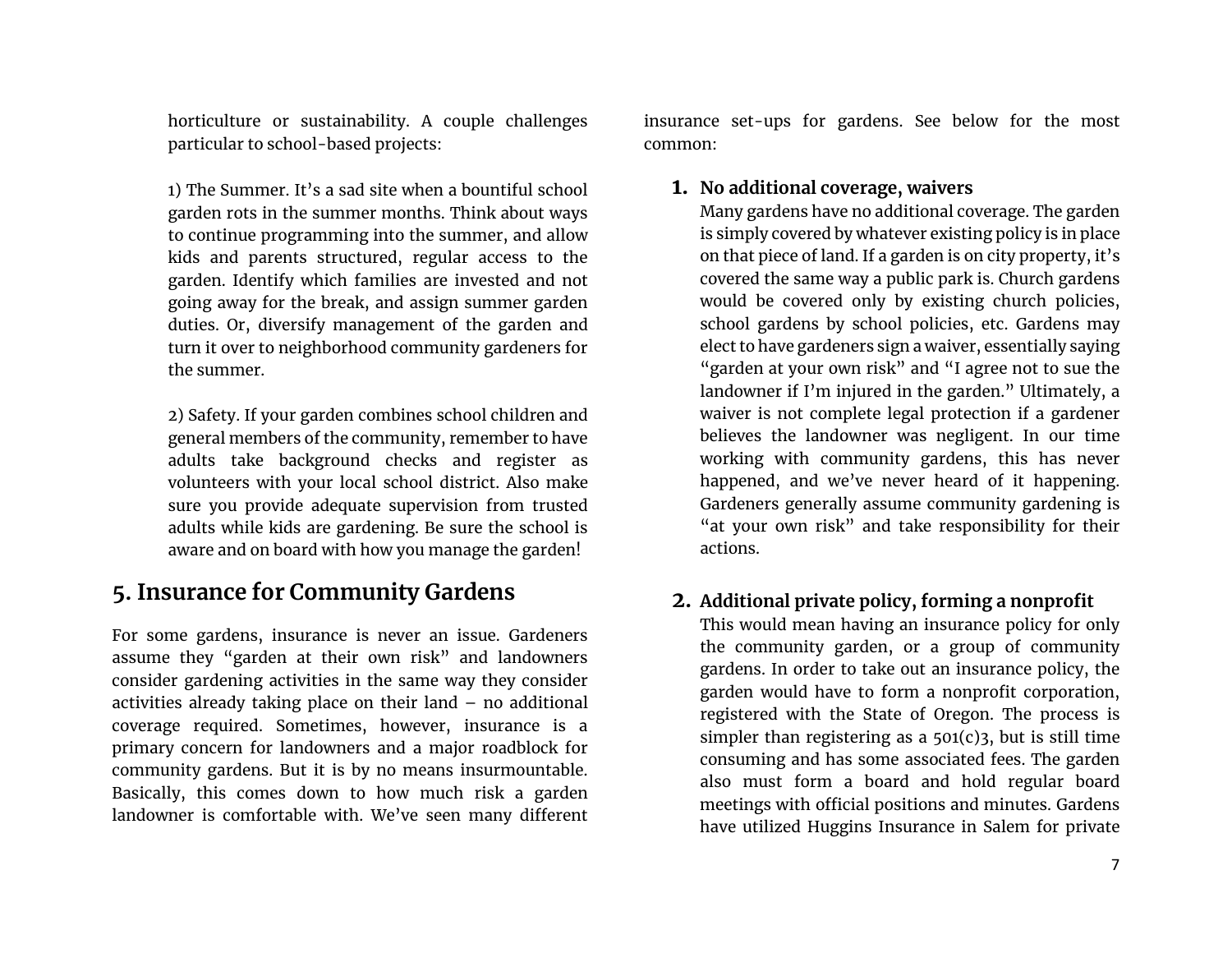policies. Yearly fees hover around \$300. Community Sun Gardens, the only gardens in Salem to have a private policy, split this fee among their 115 gardeners. Options for covering this cost include garden plot rental fees and/or sponsorship or donation from a local business, foundation or other organization.

### **3. Additional coverage from landowners**

Another option is for the landowner to take out an additional policy on behalf of the community garden. Costs for the additional policy could be subsidized by the gardeners themselves (via rental fees) or covered by a sponsor or donor in the community. This would be less expensive than option 2 above, less paperwork, and faster to accomplish.

### **4. Joining Community Sun Gardens**

Dina and Ray Devoe have been managing Community Sun Gardens for more than 10 years. The nonprofit corporation runs two community gardens, but used to run several more. They may be open to having additional gardens in the area join. Someone from any joining garden would have to attend their monthly board meetings in Salem. As part of joining, gardens would be included on their insurance policy. Their current insurance costs (approx. \$300/year) would not increase with additional gardens covered, and this cost could be split among gardeners. Marion Polk Food Share is a partner, but not formally tied to Community Sun Gardens. They can be reached at (503) 378-1847.

**5. Coverage from a local nonprofit or other organization**

Another option is to have a third party include your garden(s) on their existing policy. This could be a local nonprofit, church or other organization. A contract agreement would have to be drafted explaining that the landowner is not legally responsible for activities on the garden site and that a third-party organization is assuming that responsibility. I have sample contracts for such an arrangement.

## **6. Access to Water**

Primary to starting a community garden is providing water access for that garden. When selecting a site, find out if it already has city water or well access onsite. If not, you may want to move on to the next potential site. Piping in water or well digging can be very expensive. We've seen one garden start up and function *without* existing water access (gardeners filled up large barrels and transported in water), but it's hard to find new gardeners willing to take this on.

• *City Public Works Waived Water Fees*: As of the Summer of 2012, the City of Salem offers waived water fees to qualifying community gardens. This policy may have changed by the time you read this, but here's how it currently works: In order to receive waived water fees, your garden must meet certain standards set by Marion Polk Food Share and the City of Salem Public Works Department. The primary rule is that the garden cannot participate in for- profit activities (no sale of harvests,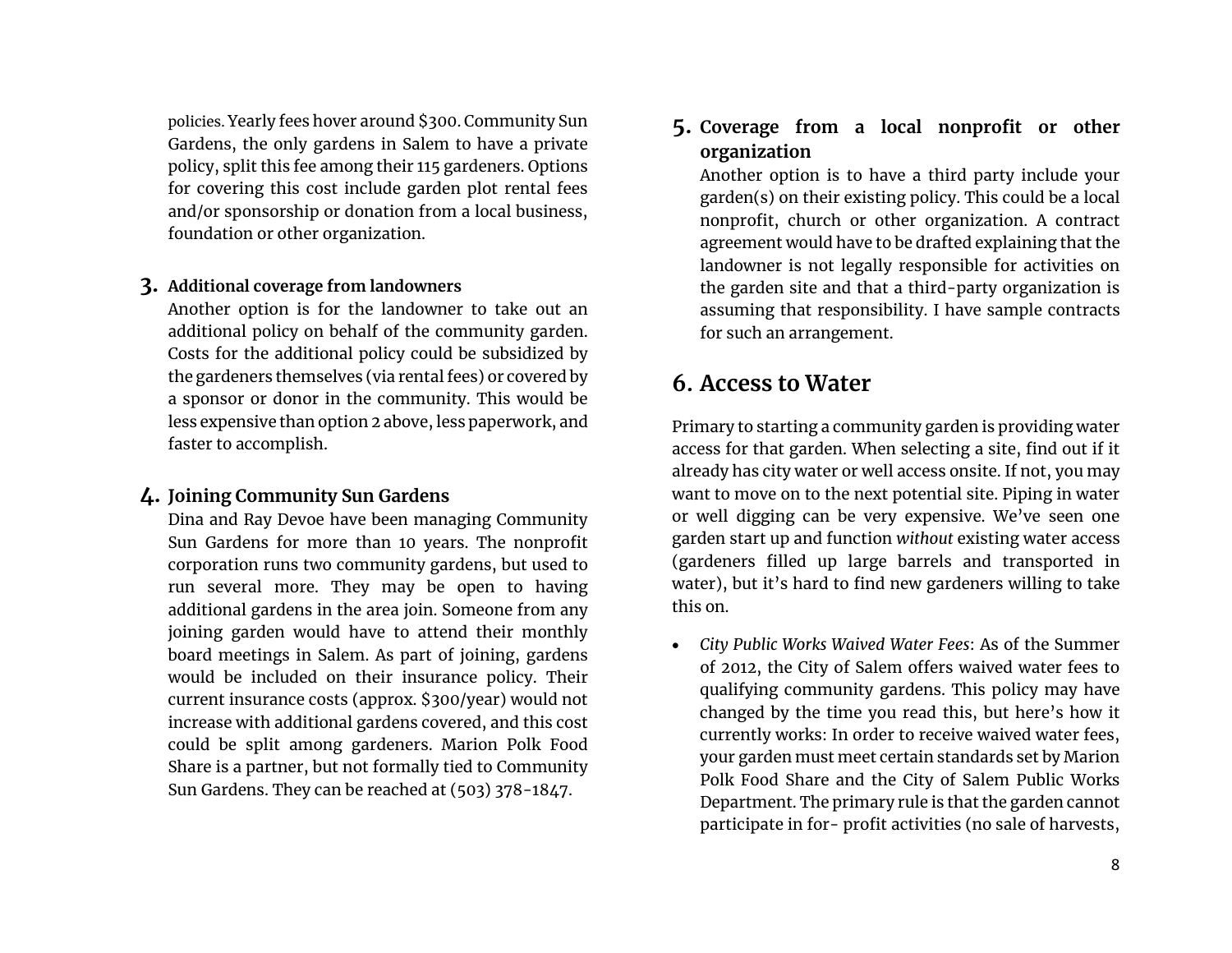no fundraising on garden grounds) and they must have an existing water meter that measures only garden water usage. A Food Share representative and the landowner of the garden site sign a contract outlining this, and turn it in to the City of Salem Public Works Department. Then, the city sends out a staff person to inspect water lines on the premises. If the city determines there is proper access and a meter, they may elect to waive fees from that meter. If proper infrastructure is not there, they may donate some labor and equipment, but typically require the garden to buy permits and pay for any contracted construction. Only gardens within the limits of the City of Salem qualify. Some other water districts waive fees for gardens on a case by case basis, so it's certainly worth checking.

- *Paying for Water:* If you're outside the City of Salem, or don't qualify for waived fees, or don't have a well, you may have to pay for water. There are a couple ways you can approach this: 1) Charge your gardeners. Some gardens charge plot rental fees, averaging around \$25/season. This fee can be used to pay water bills. 2) Find a donor. A sponsoring church, neighborhood association, business or nonprofit may choose to help pay your water bills. Put together a proposal outlining your request, and be sure to explain that they will be listed as a garden sponsor on signage and any other outreach materials.
- *Rainwater Harvesting, Active and Passive*: Another, much more environmentally friendly option is to not use ground water at all! This is very possible in our rainy

climate, with the proper equipment and preparation. Active rainwater harvesting is the utilization of rain barrels, tanks or cisterns to store water collected from rooftops. Passive rainwater harvesting is designing your garden in such a way that you maximize usage of the water that falls and flows on your land. *Rainwater Harvesting for Drylands and Beyond*, by Brad Lancaster, is a great starting place for those interested in exploring this option.

• *Water Conservation*: When you start your garden, it's important to consider water conservation. Water quickly can become a contentious issue of not dealt with up front. If gardeners are splitting the cost evenly, and some use much more than others, conflict can arise. Or, organizations covering the water may discontinue their gift if water use is exorbitant. Encouragement of rainwater harvesting and/or drip irrigation is the best way to conserve water. Overhead sprinklers are the most wasteful, and end up watering weeds as much as your plants. You may want to disallow overhead watering and encourage drip.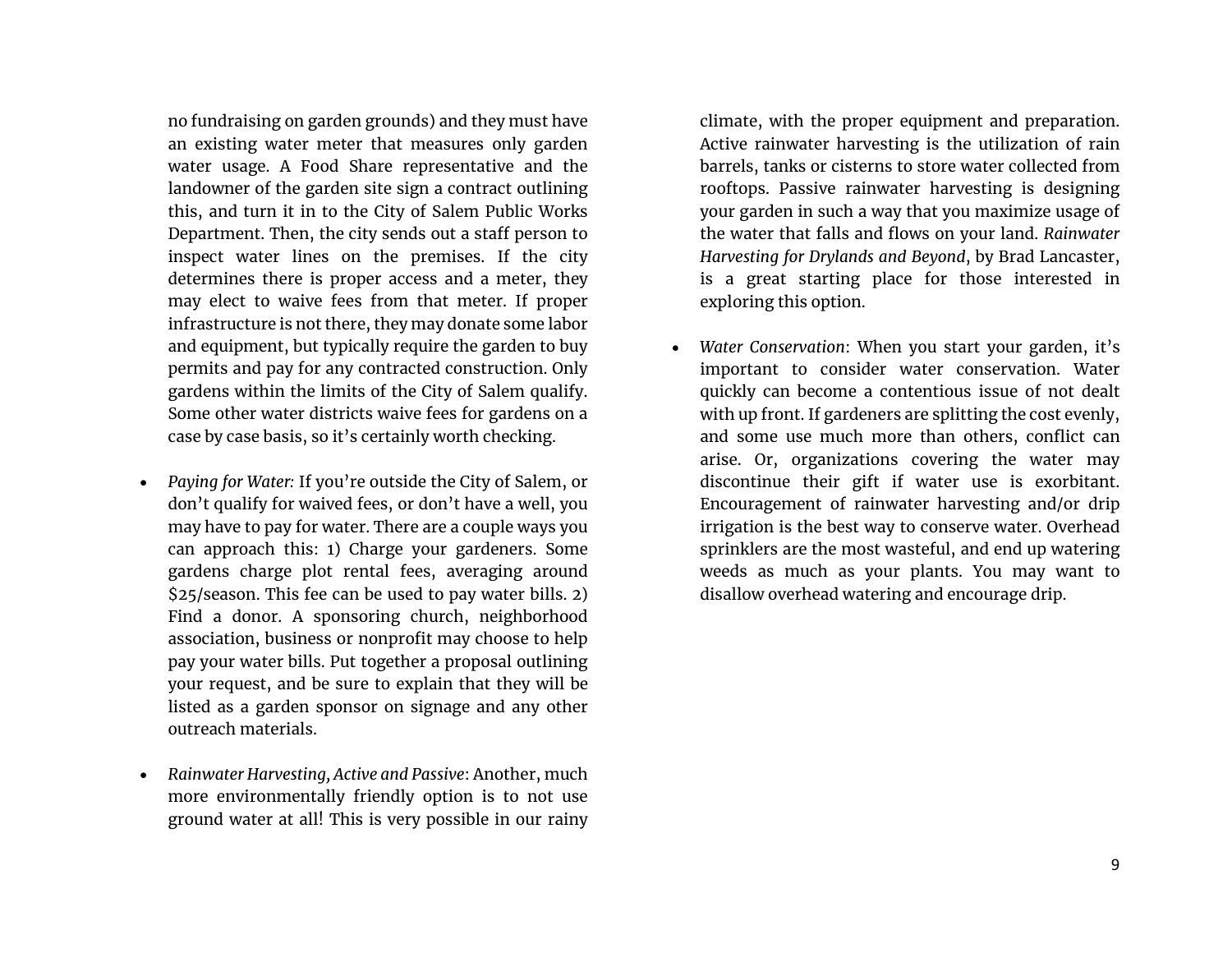# **7. Who Will Garden the Garden? Finding Your Community**

Once your garden is established and ready, you need find the gardeners. Some gardens fill up instantly, and even have long waiting lists. Others struggle to keep plots full throughout the season. The key is simply getting the word out, and making the "joining" process easy and welcoming. Good places to recruit include: your neighbors (go door-to-door or leave flyers), nurseries and other gardening shops, churches, schools, community centers and other community gardens that are full. It's important to have large, readable signage at the garden, as people may not know plots are available to the public. Use sign-up sheets or rental contracts so folks feel it's official, and create an email list or phone tree to get the word out about garden happenings.

## **8. Breaking Ground, Building Soil**

• *Garden Design:* Before you build your garden, you need to develop a design. The design really depends on: a) the nature of the land; b) the people, or community, who will be using the garden. I recommend a process known as "Sector Analysis" to guide your design. Toby Hemenway's book, *Gaia's Garden,* provides a nice guide to the process. Basically, a Sector Analysis is mapping of phenomena on your site. Based on careful observation, make note of sunlight, rain fall and water flow, wind, animals, traffic, pollution, noise, human interaction (litter, walking path, etc.), and any other

factors. Then you'll want to consider the future human community of the garden. Do you want a grid of rectangular beds to suit individual plot renters, or a winding, dynamic layout that emphasizes beauty and encourages meandering?

| <b>Method</b>                 | Pro                                                                                        | Con                                                                                               |
|-------------------------------|--------------------------------------------------------------------------------------------|---------------------------------------------------------------------------------------------------|
| Raised beds,<br>imported soil | Instant garden.<br>No tilling. Good<br>drainage. High<br>soil quality.                     | Can be expensive.                                                                                 |
| Lasagna/sheet<br>mulch        | Mostly free,<br>recycled<br>materials.<br>Produces fertile<br>soil with minimal<br>inputs. | Will take<br>significant time<br>to be ready for<br>planting.                                     |
| Tilling                       | Quickly prep a<br>large area.                                                              | Causes soil<br>damage and poor<br>drainage.<br>Requires access<br>to equipment.<br>Requires fuel. |

• *Raised Beds, Tilling, Sheet Mulching:* You have a few basic options for prepping soil for planting, and you can certainly combine all these to adapt to your garden's circumstances. The quickest and most expensive approach is raised bed gardening with imported soil. If you're in a hilly area and your soil is mostly red clay, you may want to consider this option. You'll need funds, donations, or lucky finds, but you can build raised boxes with lumber and fill them with a pre-made soil/compost mix from your local landscape supply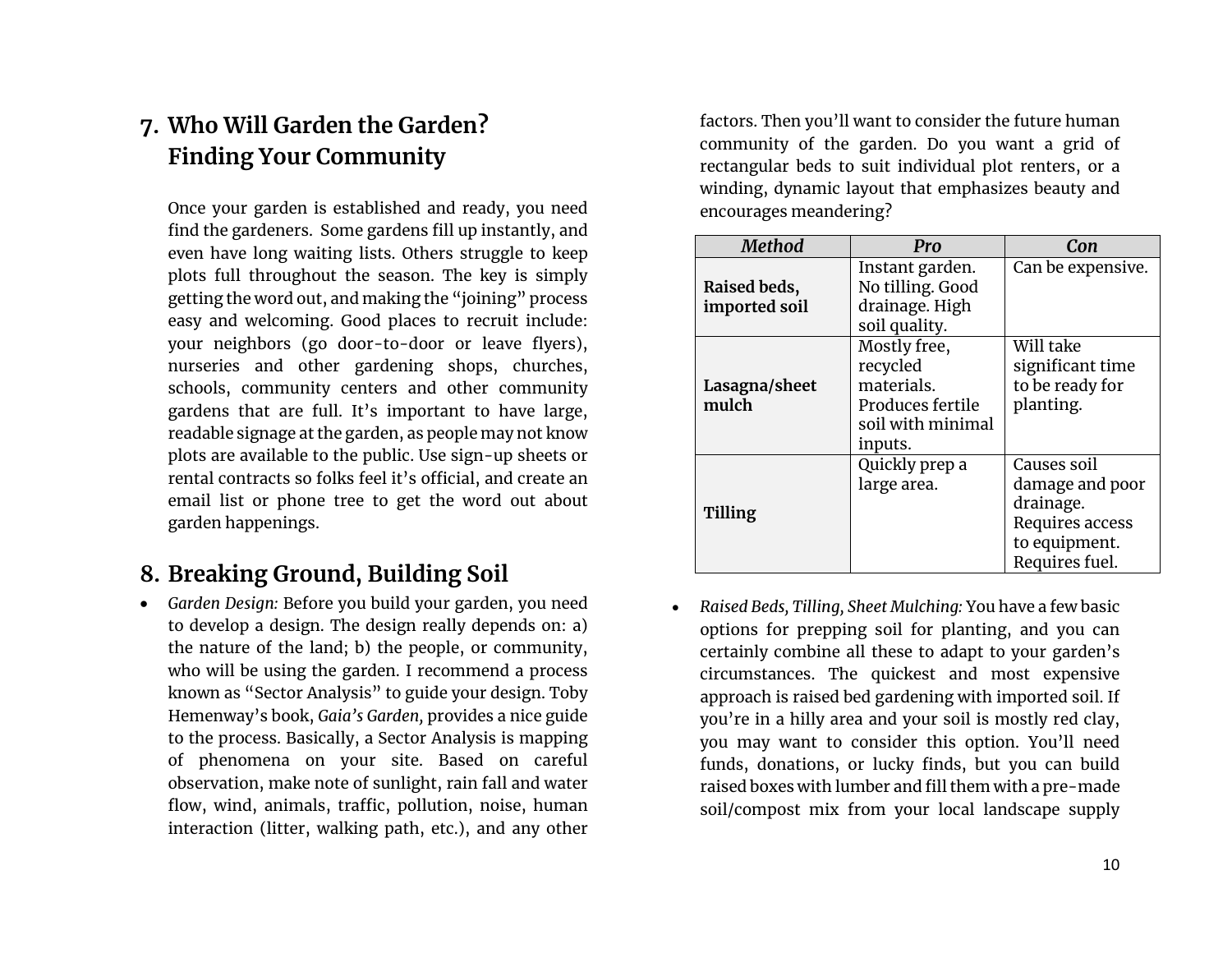company. Some options in the Salem area include Highway Fuel, Terra Gardens and Bark Boys.

Another option is to use "sheet mulch" or "lasagna" methods. This no till method involves suppressing weeds or grass with cardboard, and then layering large amounts of organic materials on top, such as compost, leaves, food scraps, bark dust, newpapers, aged manure, etc. Over a few months, this will break down and create a fertile growing environment. This method is cheapest (most of the materials are free), but requires a little more patience and forethought. See a text, such as *Gaia's Garden*, or do a quick web search for "sheet mulching" or "lasagna gardening."

Lastly, you can utilize your native soil. To prep the soil, you can rototill, use a tractor with a tiller attachment, work the soil by hand, or incorporate a sheet mulch method on a large scale. Adding more compost is recommended with any of these options. The MPFS Gardens Program typically has rototillers, volunteers with tractors, and materials for sheet mulching available for community garden start up.

• *Organizing Your First Work Party:* To get your garden going, you'll need a lot of hands. Boy Scout troops, church groups, groups from schools or after school programs, community service groups and a bunch of neighbors and friends are all viable options. The Food Share's Community Gardens program has connections with many volunteer groups and may be able to help find one for your project. Another good volunteer

resource in our community is HandsOn Mid-Willamette Valley. They can be reached at 503-363- 1651.

# **9. What Should Our Garden Grow?**

Depending on the organizational style of your garden (see Section 11), you, or core group, may be directly involved in plantings. Or, if your garden is primarily focused on rental plots, you may only be setting some guidelines for what others can grow.

*Traditional Vegetables:* The typical community garden grows mainly annual vegetables. In Oregon we're blessed with a mild spring and fall, and have a quite a long season for many vegetables, including greens, broccoli, cabbage, kale, carrots, beets, peas, potatoes and onions. Our hot season, however, is relatively short. Squash, tomatoes, peppers and their brethren come on late, but still produce in abundance in the late summer. We recommend encouraging your gardeners to consider climate appropriate crops that can grow in cooler months. You can even over winter many plants in the cabbage family in Western Oregon. Good vegetable gardening resources include the OSU Extension (they have a great garden calendar online), the *Maritime Northwest Garden Guide* and Steve Solomon's *Vegetable Gardening West of the Cascades*.

*Staples*: The Willamette Valley has recently seen a resurgence of interest in staple crops — foods that comprise, or can comprise, the core of a person's diet. In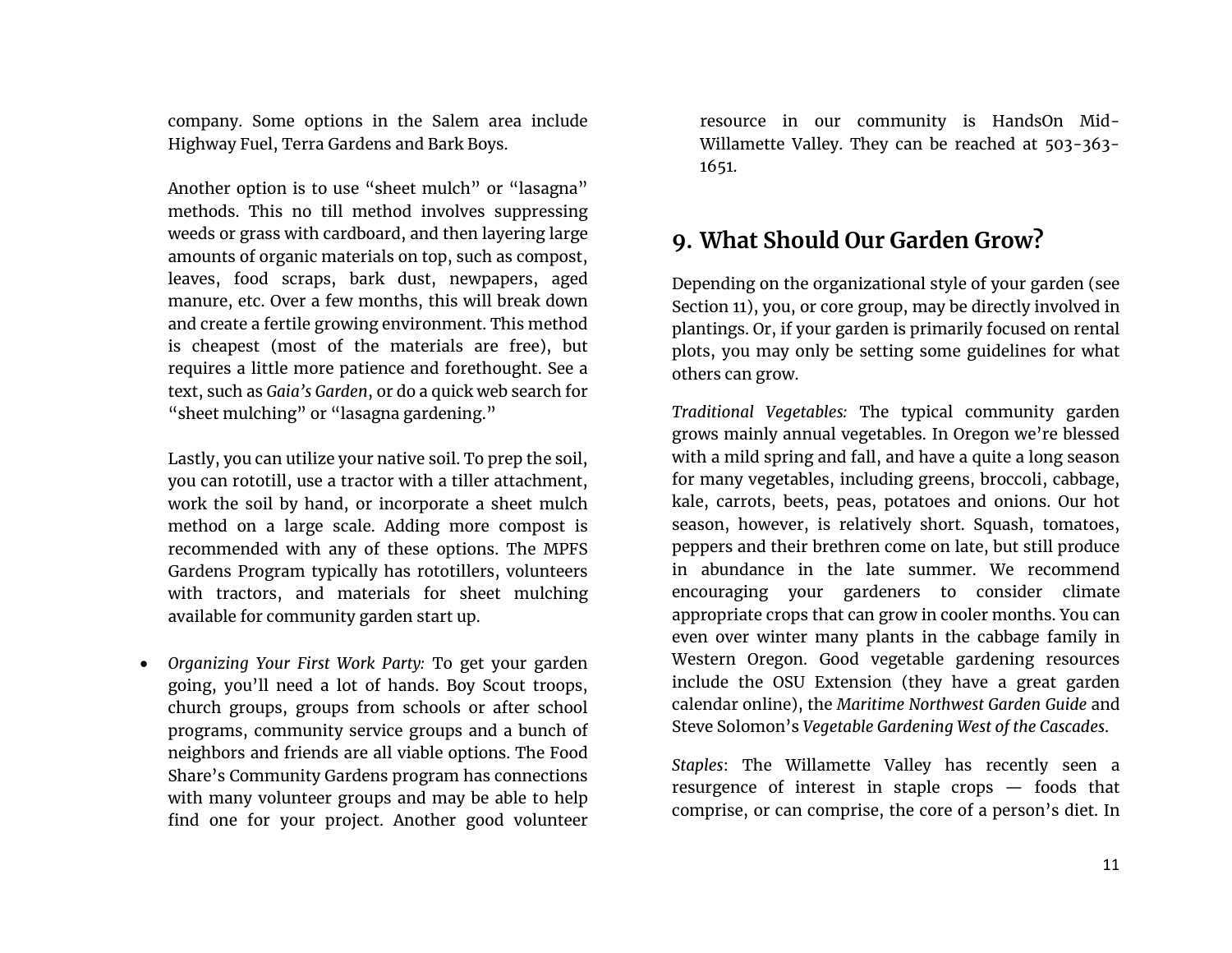the Willamette Valley, viable staple crops include dry beans, buckwheat, wheat berries, quinoa, millet, amaranth and wheat. If we are to truly feed ourselves locally, we need to look at staples as well as vegetables. We think it would be an interesting endeavor for community gardens to experiment with staple crops. The Willamette Valley Bean and Grain Project is a good resource for those interested.

*Edible Perennials:* In some community gardens, the coordinators discourage plot holders from growing perennial or biennial edibles, such as berries, artichokes, asparagus and the like. This is because they till the entire garden each year, or they don't guarantee the same plot to the same people each year. Edible perennials offer many benefits, though, including low maintenance and adding diversity and beauty to any garden. If you don't want plot holders to grow them, we recommend setting aside common areas or borders in your garden for perennials. They will add a nice dimension to the overall feel of the garden.

*Fruit Trees:* Like edible perennials, fruit trees will add to the diversity of foods and beauty of your garden. They also will create microclimates and shade in the summer that will enhance your gardening options. Carefully consider your tree variety and placement. Always look up the potential size of the tree, and imagine how that will affect the rest of the garden.

*Chickens*: According to current City of Salem law (2012), chickens are now legal in community gardens. If you're interested in having chickens, contact Chickens in the Yard (CITY), [www.salemchickens.com,](http://www.salemchickens.com/) for more info. If your

project is within another municipality, check local laws. The benefits of chickens in the garden are huge: eggs, fertilizer, pest control to name a few. Organizing how to care for chickens in a community garden may be a challenge, but certainly doable.

*Bees:* Currently, there are no regulations regarding bees. You can house honeybees in a community garden. Just post a warning sign for those with allergies and do not sell the honey for profit. Bees are great pollinators, and, of course, they provide honey! See the Willamette Valley Beekeepers Association:

<http://www.orsba.org/htdocs/wvbabranch.php>

# **10. Atmosphere, Aesthetics, and Sharing Space**

The "non-plant" areas of the community garden are just as important as the vegetables. After all, a community garden isn't just for growing food; it's for growing community too. When planning the garden, we recommend thinking about the following:

• *Signage and Seating:* A big sign welcoming everyone to the garden is essential. You also may want to consider educational signage about the founding or purpose of the garden or small signs explaining different plant varieties. Posting contact info for the garden is essential in gaining gardeners and volunteers.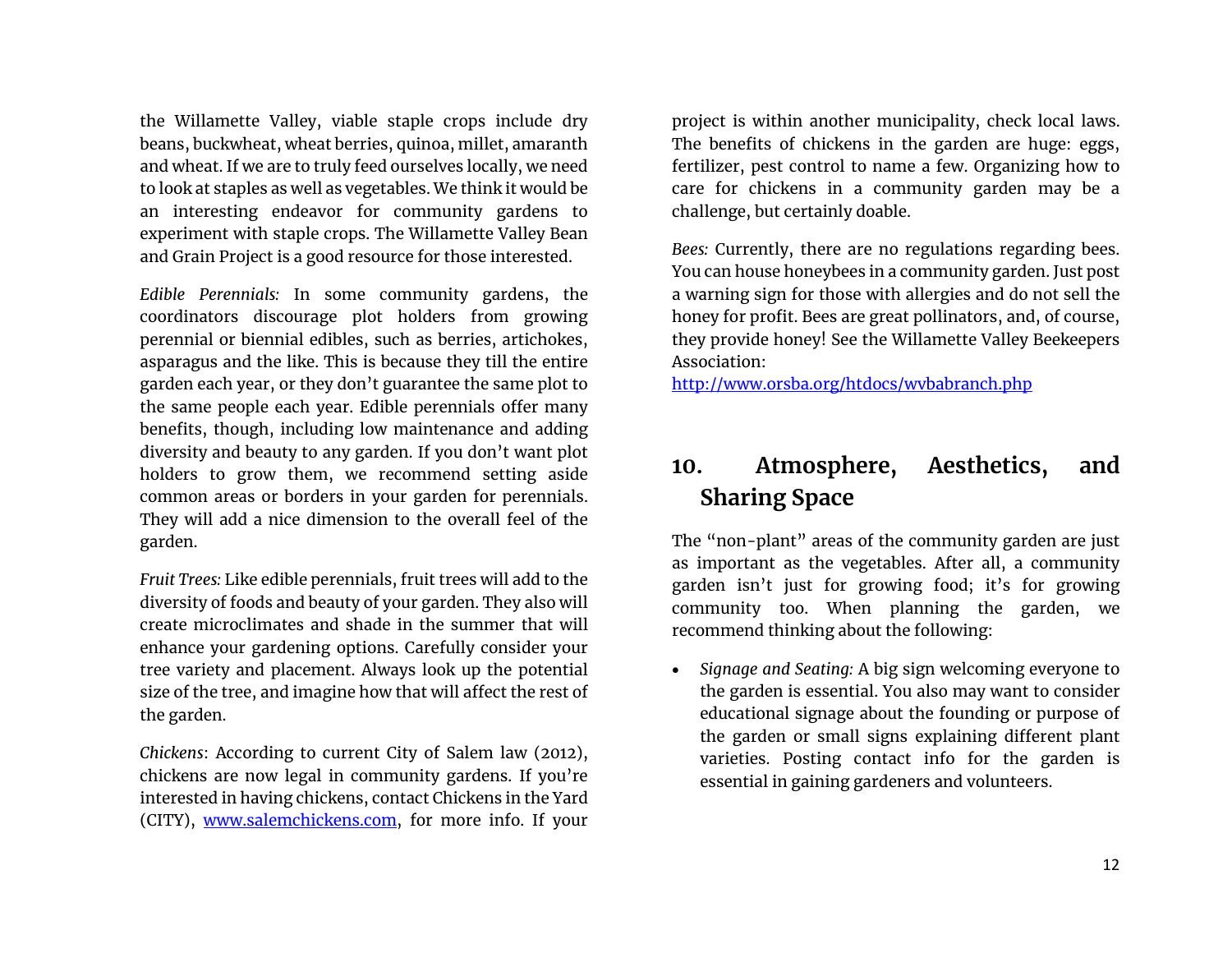Seating areas are also key. To encourage conversation, a welcoming atmosphere and sharing, we highly recommend some common areas with benches or picnic tables. Ideally, you can eventually provide a covered area for our long rainy season (and collect rainwater off it!).

- *Fences and Arbors*: Many gardens have fences or arbors to add interest to the landscape and serve functional purposes. If traffic, pollution, unsightly views or theft might be issues in the garden, a fence might be the solution. We'd recommend inviting fencing, with ample gates, low height and borders of shrubs or vines.
- *Public Versus Private, the Commons:* It's important to remember that a community garden is public space. Encourage (or even require!) your gardeners to clean up after themselves and not "leave a mess for someone else." The last thing a coordinator wants is for your garden to gain a reputation as an eyesore. Be clear about expectations, and clear about who maintains public areas and private plots in gardens.

### **11. Rules and Regulations: Organizing the Garden**

There are many ways to organize, or not organize, your community garden. The style depends on your goals and the folks involved.

• *Rental Plots*: Perhaps the most common form of community garden is a plot-rental system. Individuals or families rent a plot (could be free or fee-based) and grow whatever they like for home consumption in that plot. If the goal is simply to get families gardening, this is the way to go. Most people are familiar with this model: simply split up the garden into even parcels, and divvy out. In some cases, rental gardens serve as gathering places. In others, we've seen relatively little sharing, and folks pretty much tend their own plots and leave. Another downside is that sometimes gardens of this style do not pay much attention to differences in microclimate. A shady or rocky plot is designed and gardened no differently than a sunny loamy plot. But,

| Garden<br><b>Style</b> | <b>Positives</b>                                                                                                                     | <b>Negatives</b>                                                                                                                                             |
|------------------------|--------------------------------------------------------------------------------------------------------------------------------------|--------------------------------------------------------------------------------------------------------------------------------------------------------------|
| Rental<br><b>Plots</b> | • Gardeners are generally committed<br>Easy to organize and find gardeners<br>$\bullet$                                              | • Less community atmosphere<br>• Fees may be a barrier for some<br>• Little attention to overall design, inefficient use of space                            |
| Communal               | • Encourages teamwork, community building<br>More attention to design, efficient use of shade,<br>sun, water, etc.                   | • Difficult to find committed members<br>• Organization/volunteer turnout may be challenging<br>• Food may go unused without harvesting schedule in<br>place |
| Production             | • Grow a large amount of food for those in need.<br>Directly supply a local pantry or meal site.<br>• Simple to garden and organize. | Less community building aspect<br>Not teaching self sufficiency/life skills                                                                                  |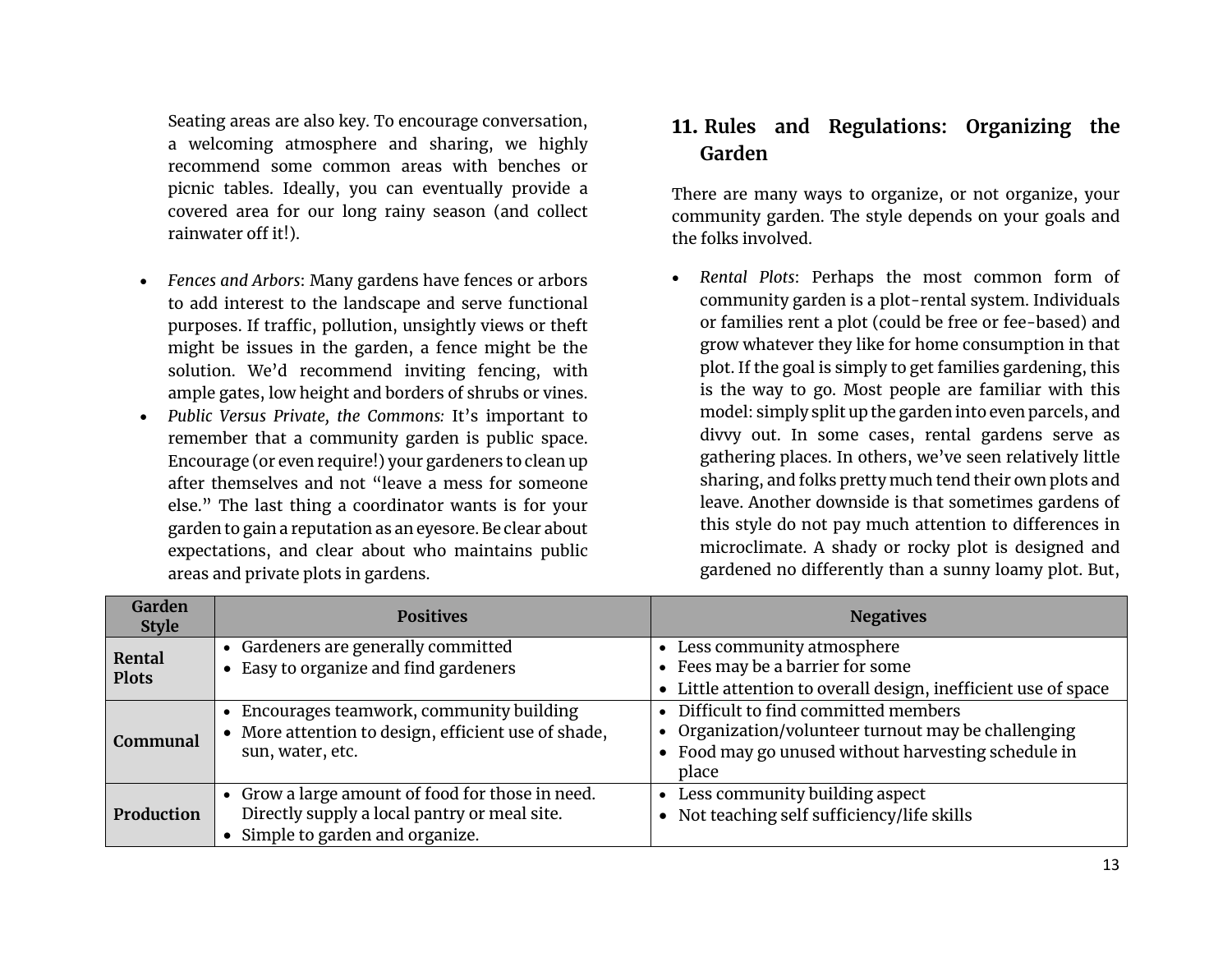the upside is gardener commitment. A garden of this kind does not rely on volunteer labor or a committee – the gardeners sign up, have ownership over their section, and this generally means they are in it for the season. In Salem, Sunnyside Community Garden and Redeemer Community Garden are examples of this model.

- *Communal Gardening:* This is a community garden that does not rent plots to individuals. The garden utilizes an overarching design, and is run by a dedicated group of neighbors or volunteers. Gardeners share food freely, without ownership over specific sections. Generally, passersby are encouraged to harvest. The goals center on neighborhood organizing and beatification, more so than production. The challenge is long-term involvement and coordination: without specific plots for each gardener, there needs to be system for keeping track of who is responsible for what. Things like watering schedules and agreement over plantings need to be addressed. Without a guaranteed portion of harvests, you may have some difficulty recruiting gardeners. The Northgate Forgiveness and Peace Garden and the Southeast Salem Neighborhood Garden are examples of this style.
- *Production:* A few gardens in our area focus primarily on growing large amounts of produce for donation to Marion-Polk Food Share or partner agencies. These are great places to volunteer for gardeners who only have couple hours a week to spare, and do not want to maintain their own garden. A minimal amount of coordination is required for these projects, but they typically rely on a core group who plans the garden

layout. The downside here is that we're not teaching families self-sufficiency skills. But there is still great value in adding nutritious, fresh food for families in need. The Marion County Work Center Garden and Grace Baptist Community Garden (Dallas) are examples of this style.

- *School Gardens:* See section IV, Schools and Colleges. Hammond Community Garden and Julie's Garden in Salem are hybrid school and community gardens.
- *Rental Contracts & Fees*: It's never a bad idea to have some kind of written agreement for gardens or volunteers participating in the garden. In a rental plotbased garden, a rental contract typically lists rules and expectations for use of the garden, and is a means for collecting contact info from gardeners. The Food Share has sample rental contracts you can tailor to your own needs. As we've mentioned, some gardens charge a fee, and others do not. The advantage to charging a fee for a rental plot is that it creates a sense of investment and commitment. Plus, the garden then has funds to pay for water, tools, compost, or other needed supplies. In our experience, gardens are more likely to experience midseason drop outs when there is no fee in place. Yet, we certainly don't want to exclude people from gardening if the fee is a barrier. Another option is sliding scale (for example, charging \$5 to \$25 and renters decide how much they can afford), or have a "suggested donation" instead of a fee.
- *Garden Gatherings:* If the garden is not rental-based, it's essential to have regular meetings to organize and guide garden activities. Without this communication, we've seen gardeners unknowingly undo the work of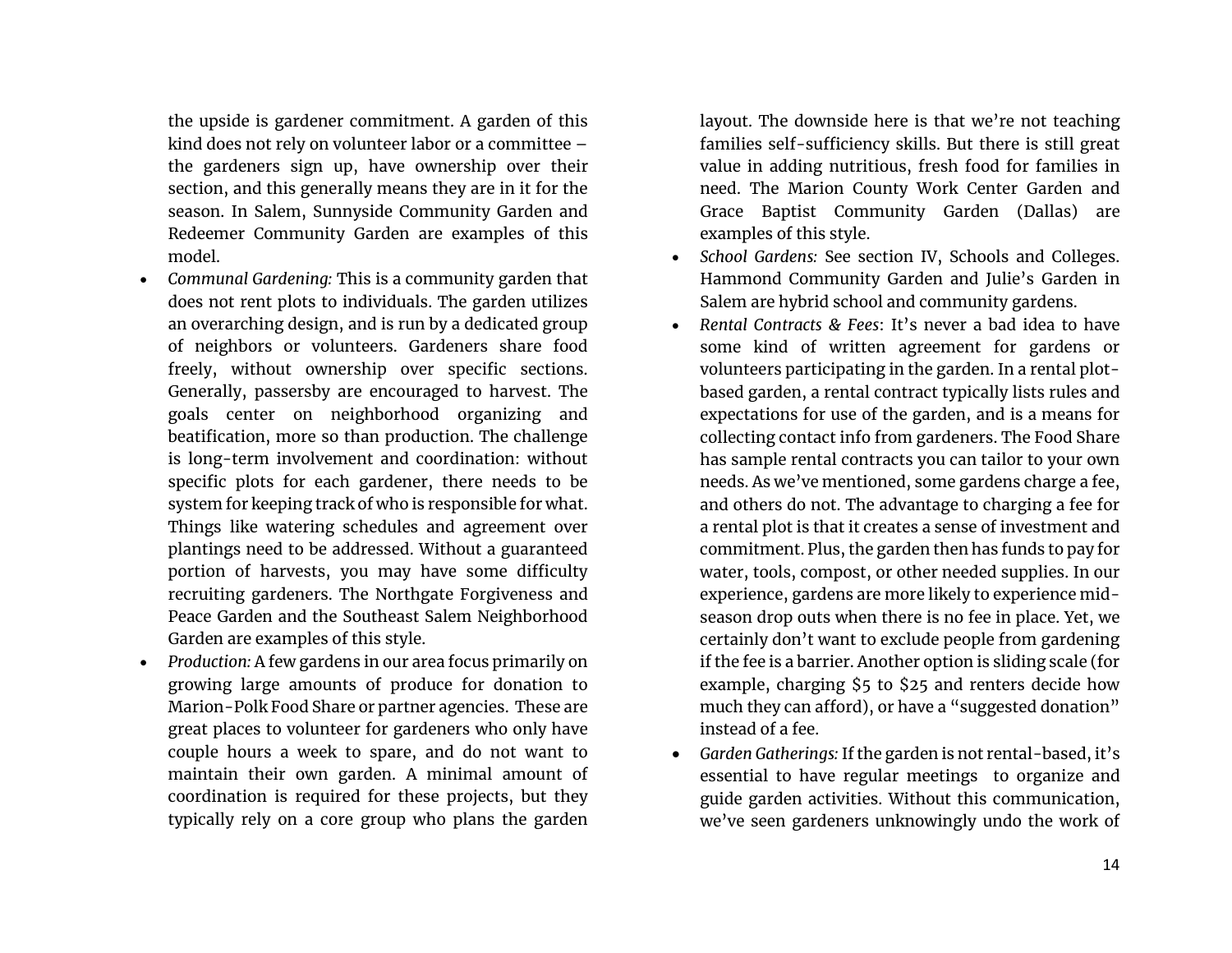others, or do something completely counterintuitive to someone else's plans. In any garden situation, spring kick-offs, potlucks, and harvest parties are a great way to build a sense of togetherness in the garden.

### **12. Common Challenges**

- *Abandoned Plots:* Occasionally, we'll see a plot mid-August that looks like it hasn't been touched since May. Gardeners sometimes move away, lose interest or get frustrated, and we never hear from them again. This is especially frustrating at a full garden with a waiting list. As soon as you notice an untended plot, make a phone call. Does the gardener need some gardening advice? Some supplies or assistance? Do they understand the guidelines? If after these sort of questions they still don't start gardening again, or if you simply cannot get a hold of them, you may just want to give their plot to someone else. If you want to hang this consequence over gardeners' heads, be sure to include a section in the contract: "Untended plots will be given away if we are unable to reach you for two (2) weeks." Or something of that nature. In short: reach out, make an attempt to help, but if you don't get a response, give the plot to someone who needs it!
- *Clean up:* Another common community garden problem is the messy gardener. Keep in mind that there are many styles of gardening, and many agricultural backgrounds. One person's junk pile may be another's treasure trove. We've seen beautiful, bountiful gardens grown by Laotian refugees, that to some may look chaotic and untidy. If your garden needs to maintain a certain level of tidiness, make that crystal clear in

writing (and in the native language of *all* gardeners!) when gardeners sign up. Also make the consequences clear up front: How many warnings does a gardener get before you kick them out? Playing garden police officer is no fun, communication is key!

- *Seed Savers:* Seed saving in a community garden is not a problem, but can be a challenge for the seed saver. We advocate for seed saving and heirlooms and have seen it done in community gardens. Problems arise when other gardeners don't know someone is seed saving – they may see the seed saving bed as looking messy or out of control, and/or they may harvest or pull out crops still on their way to seed production. Signage and education are the solutions here. Additionally, all the different crops in a community garden may contaminate a seed saver's seed crop. The seed saver may need to incorporate some separation methods, like paper bag covering and paper clipping flowers.
- *Tillers and No-tillers:* In most community gardens, you'll find some gardeners who like to till and others who do not. Problems only arise if garden coordinators or volunteers want to till the entire garden with a tractor, and some gardeners want to keep their fluffy lasagna beds untrampled. If you're planning a garden that will be tilled each year, I recommend setting aside a section, ideally at the edge, for gardeners who want to grow perennials or use no-till methods. That way, a tractor can easily avoid those areas.
- *Compost Education:* Gardeners need to understand that compost pile does not equal junk pile. We've tried to remedy huge, unruly compost piles at community gardens, and found quite an array of non-compostable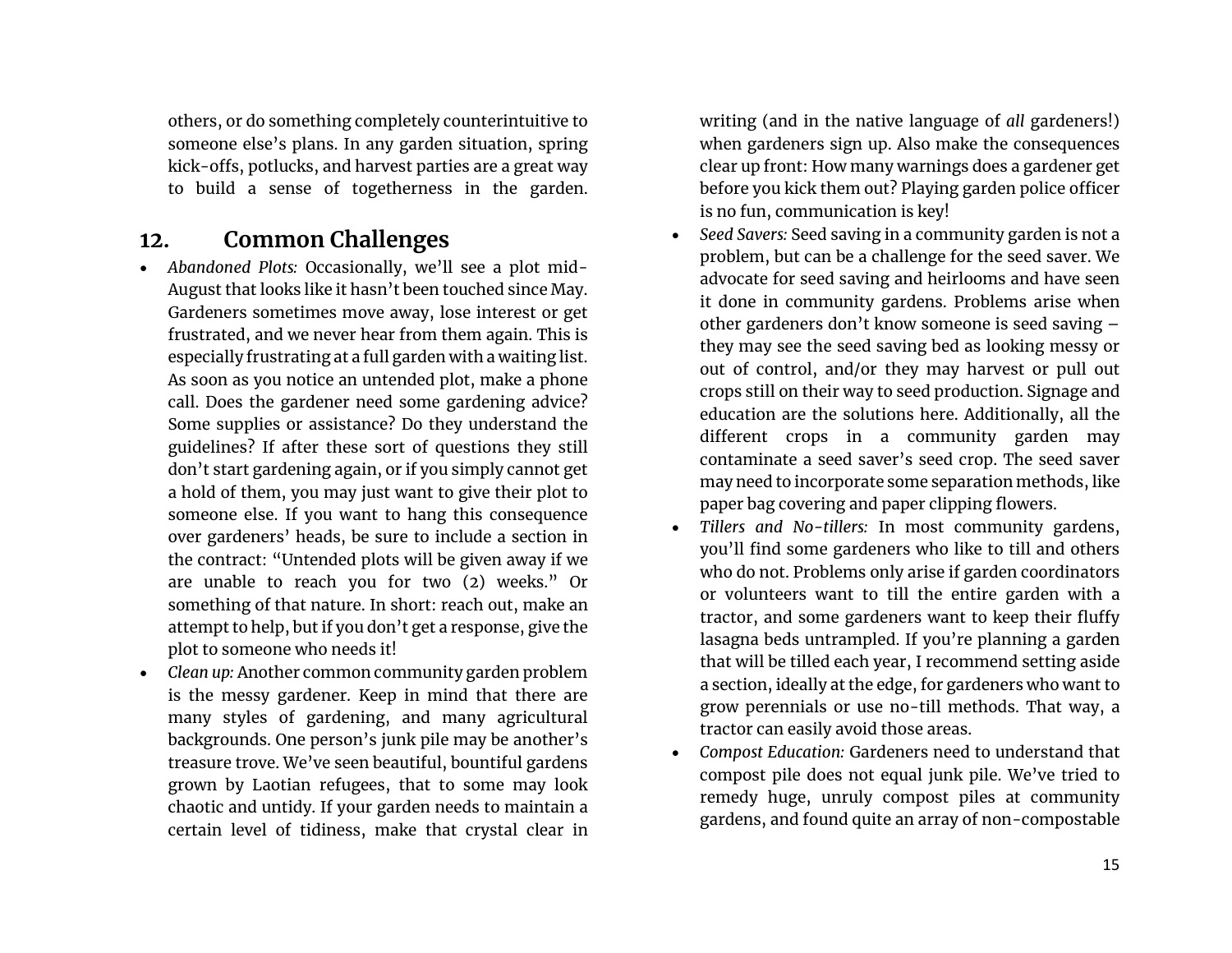items in them. Post very clear signage about where to dump, and where not to dump. Also make signs showing things like: no sticks, branches, plastic labels, rope, etc., and that larger chunks of biomass, like corn stalks and tomato plants, need to be shredded or chopped. Gardeners also need to know how to layer in carbon-based material if they're adding food scraps from home. A mandatory composting workshop is probably a good idea as well. Remember all this info needs to be in the native language of your gardeners.

• *Organics:* You may have some gardeners that want to use chemical fertilizers or herbicides in their garden plots, and others who are strictly organic gardeners. In some cases, an organic gardener will be concerned about contamination from a neighboring non-organic plot. We recommend deciding upfront if a garden will be "all organic" and not allow chemical use. If you do allow non-organic fertilizers, herbicides or pesticides, please do your research and understand the consequences of using particular products.

*Vandalism/theft*: Unfortunately, this is a common problem in community gardens. We split community garden vandalism in three categories: First, is simply kids destroying things. When you find smashed squash or torn up carrots, this is your problem. A few methods of diversion: install a fence, plant rows of berries between walkways and the garden to distract kids, or design the garden so that private plots are not along frequently used pedestrian paths. The second type of theft is from those who don't know you have private plots. Some people think "community garden" means the produce is available for anyone to take. To solve this

one, simply put up signage explaining that you have private plots.

## **13. Sustaining Your Garden Into the Future**

It's a tragedy to see a garden flourish and fade away. Please consider the following to ensure the longevity of your project:

- *Landowner Relations:* Maintaining good communication and a good relationship with the owner of the garden property is incredibly important. Perhaps the primary cause of losing community gardens is a landowner deciding to do something else with the land. Understand why they allowed the garden to begin with, and make sure that reason is satisfied. Stay in touch and ask questions – so it's no surprise when and if an owner considers another land use.
- *Coordinator burnout or moving on:* Volunteering to run a community garden can be hard work. The second most common reason a garden ceases to function is the coordinator leaving for one reason or another. Someone, or a small group, have to ultimately take responsibility for the garden. To avoid burnout, spread ownership. Find likeminded people to join in the coordination responsibilities. Some gardens, like the Southeast Salem Neighborhood Garden, actually have a committee that runs the garden, not just one or two people. That way, duties are split up to lighten the load on any one person. If a coordinator simply moves away or can't be involved any more, let people know far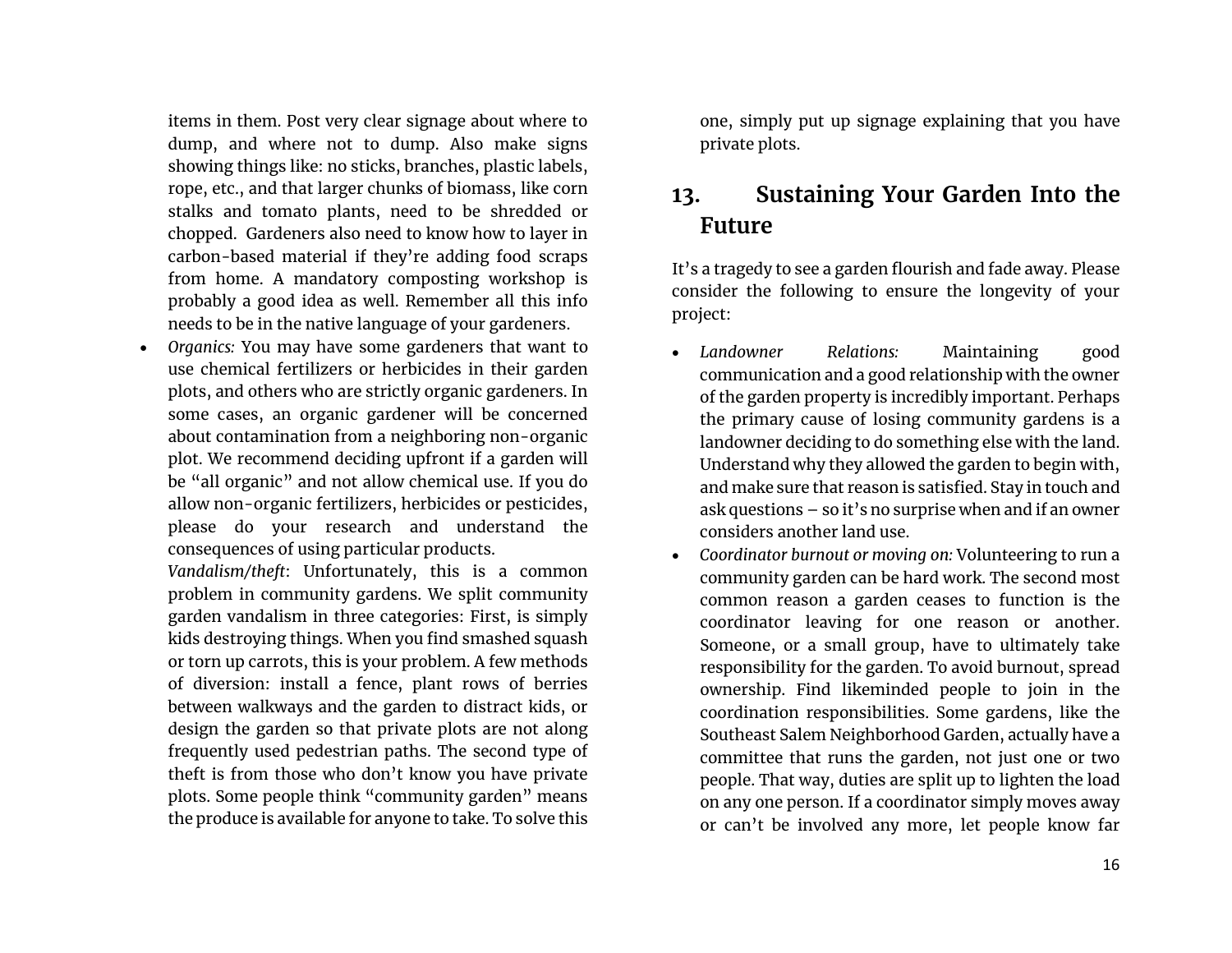enough in advance to find a replacement. Marion Polk Food Share's Community Gardens program also can help with coordinator recruitment and training, and take on coordination at gardens during interims between leadership. Remember: a garden that rests on one person's shoulders will probably fail. Spread ownership, build partnerships and get the neighborhood invested.

• *Flow of Participants:* Usually, once a garden gets rolling, there's no shortage of participants. But every community is unique. If you see a drop in participation, ask people why they're leaving. To gain more participants, try events, get the garden press coverage, enter into new partnerships or simply get the word out through schools, community centers, churches and other outlets.

# **14. Share the Surplus, Grow-A-Row for the Hungry**

Marion Polk Food Share, along with our network of 97 member agencies, accepts donations of produce from home gardens and community gardens. Call us at 503-581-3855 to find an agency near you, or drop off your produce at our warehouse, 1660 Salem Industrial Drive NE, Salem, OR 97301, currently open Monday through Friday, 9 a.m. to  $4$  p.m.

# **15. Marion Polk Food Share's Community Gardens Program: How We Can Help**

The Marion Polk Food Share Community Gardens Program is a great place to go for assistance and support starting your new garden. Ways we can help:

- Garden start-up assistance
- Supplies, such as seeds, plants starts and tools (as available)
- Compost and soil amendments (as available)
- Use of rototiller and other equipment
- Volunteer recruitment, training and coordination
- General consulting
- Advocacy for community gardens
- Fiscal agency (account for your garden funds)
- Grant applications
- Gardening education for community gardeners
- Networking with other gardens in our region

The resources available from the Food Share change annually. For more information, visit:

[www.marionpolkfoodshare.org/](http://www.marionpolkfoodshare.org/)programs/communitygardens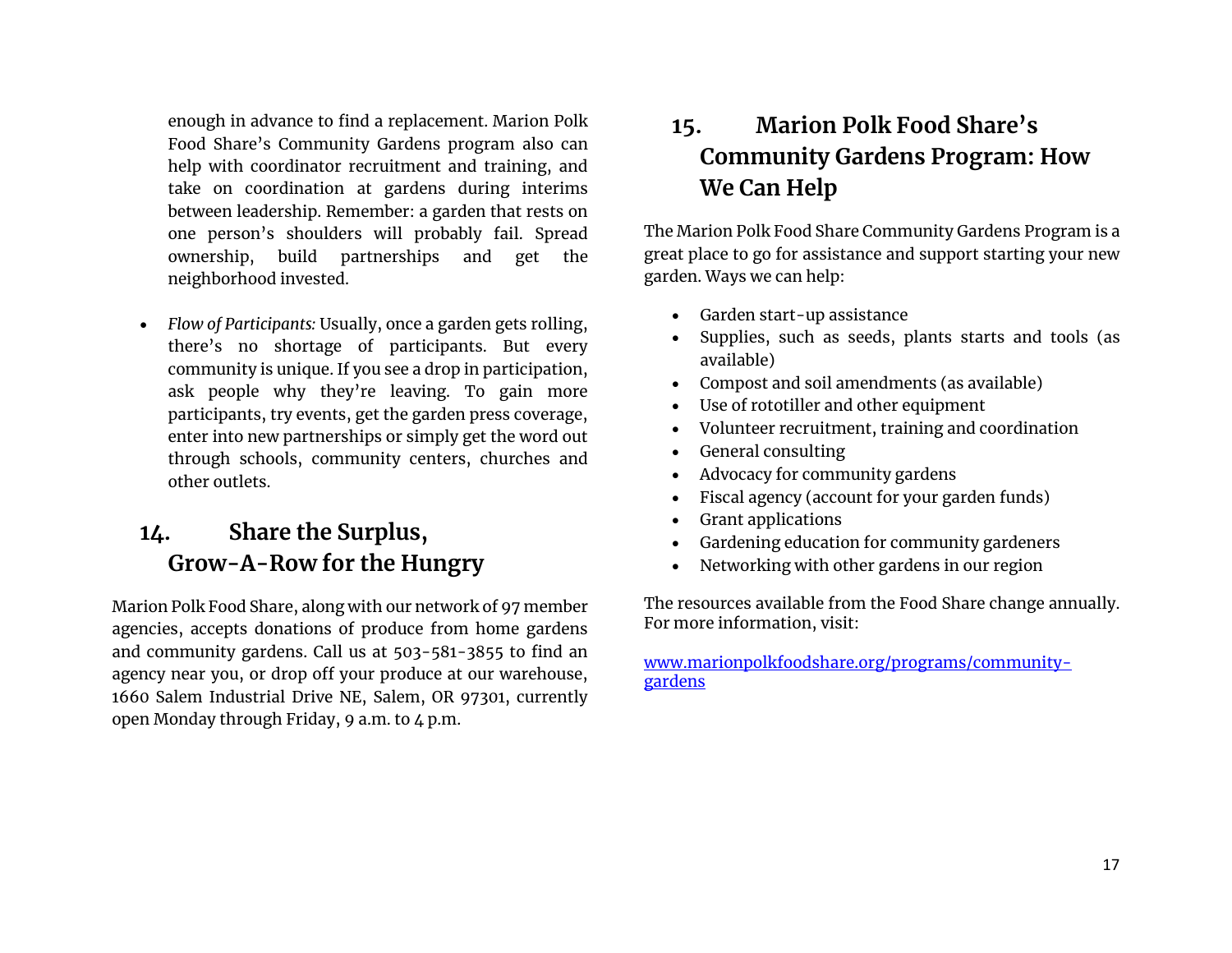# **16. Resources for Marion & Polk County Community Gardeners**

### **Chickens in the Yard (CITY)**

[http://www.salemchickens.com/](http://www.salemchickens.com/%20Salem)  Salem chicken-keeping resource and advocacy group.

#### **Marion Soil & Water Conservation District**

[http://www.marionswcd.net/](http://www.marionswcd.net/Source) Facilitates a "manure exchange" where you can get free composted manure for your garden.

### **Master Gardeners of Marion & Polk**

#### **Counties**

[http://extension.oregonstate.edu/marion/master-gardeners](http://extension.oregonstate.edu/marion/master-gardenersOffers) Offers Master Gardener courses and a wealth of gardening knowledge to the general public. Gardening Help Desk numbers: Marion County, 503-373-3770; Polk County, 503- 623-8395.

### **OSU Extension Service**

<http://www.co.marion.or.us/OSU/> Extensive resource for gardening and horticulture.

### **Salem Harvest**

#### <http://www.salemharvest.org/>

Have extra fruit or other edibles on your property? Salem Harvest will harvest and distribute it to families in need. Also use the website to sign up as a harvester and take home 50% of your harvest.

### **Sustainable Salem**

<http://www.friendsofsalemsaturdaymarket.org/> Nonprofit dedicated to educating the community about sustainable agriculture and local foods.

#### **Pringle Creek Community**

<http://www.pringlecreek.com/> An intentional community that hosts various sustainable living projects and events.

#### **Urban Farmer Certification Program** nicole@pringlecreek.com Become a certified Urban Farmer in this course.

**Zena Farm, Willamette University**

http://www.willamette.edu/centers/csc/zena/zena\_farm/ An experimental sustainable agriculture site run by Willamette's Center for Sustainable Communities.